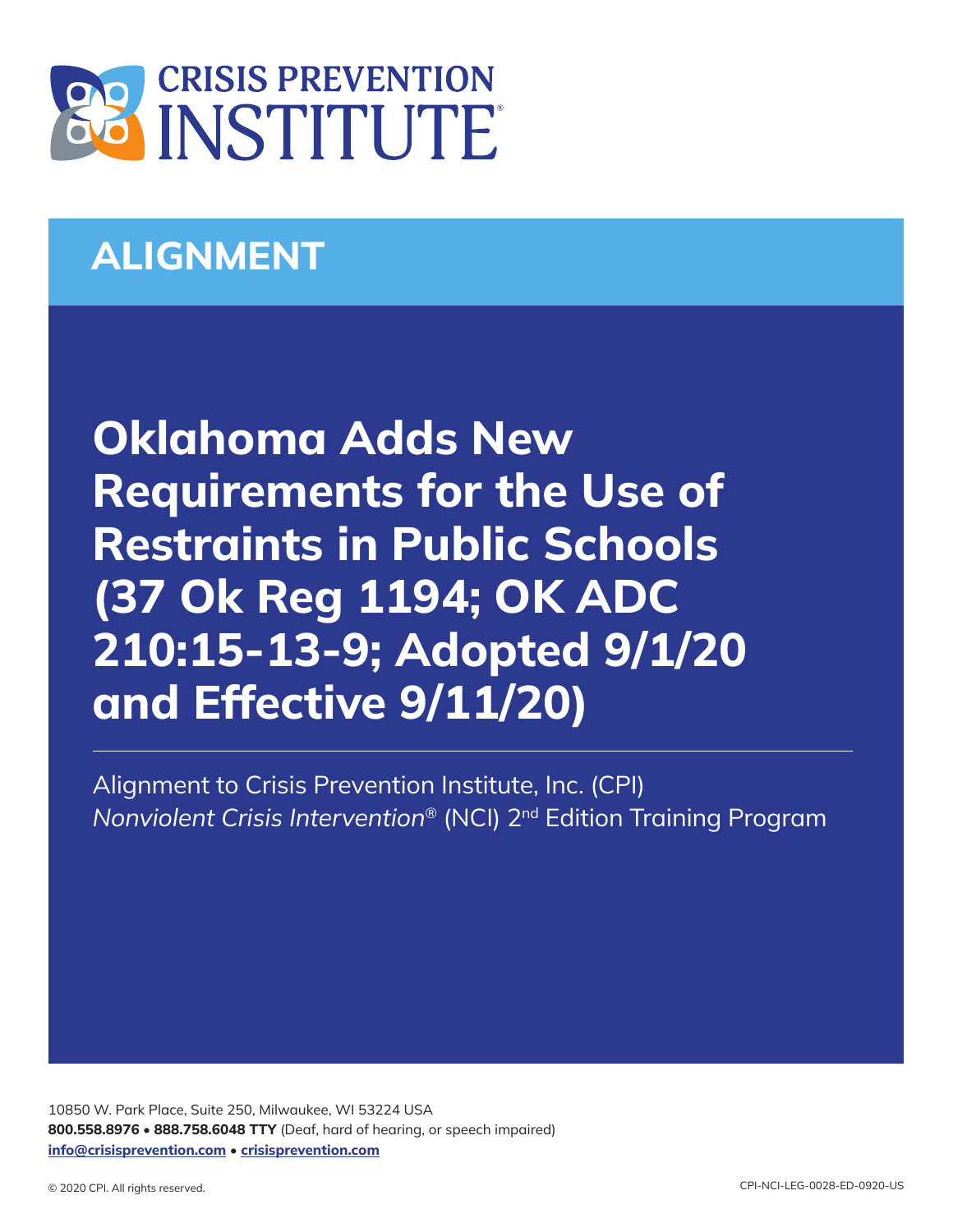## **Oklahoma Adds New Requirements for the Use of Restraints in Public Schools (37 Ok Reg 1194; OK ADC 210:15-13-9; Adopted 9/1/20 and Effective 9/11/20)**

## **Alignment to Crisis Prevention Institute, Inc. (CPI) -** *Nonviolent Crisis Intervention***® (NCI) 2nd Edition Training Program**

For more than 40 years, CPI has supported education organizations that strive to provide the safest environment for staff and students. Not only will the NCI 2<sup>nd</sup> Edition training program meet the requirements in Oklahoma's new regulations, CPI's train-the-trainer program and its family of advanced programs also offers a comprehensive array of curriculums that can meet all the needs an organization has for supporting a violence-free space in school districts with an emphasis on crisis intervention and de-escalation techniques to better assist staff with achieving this goal.

Additionally, by participating in the NCI  $2^{nd}$  Edition training program, staff will gain the skills and confidence necessary to handle crisis with minimal anxiety and maximum security. The training will help staff intervene more safely when behaviors become dangerous, and, most importantly, it won't damage the educational bond that teaching staff have worked so hard to establish with their students.

The following chart is designed to assist you in identifying some of the ways in which CPI's NCI 2<sup>nd</sup> Edition training program can help education organizations in Oklahoma comply with the training and documentation requirements within this law. It may also assist you in identifying areas in your organization's policies and procedures that require review and/or revision.

## **Definitions**

**"Physical escort"** means a temporary touching or holding of the hand, wrist, arm, shoulder, or back for the purpose of directing a student to move to a safe location if they are in distress or acting out.

**"Physical restraint"** means a personal restriction that immobilizes or reduces the ability of a student to move their torso, arms, legs, or head freely. Physical restraint does not include an appropriately applied temporary physical escort.

**"Prone restraint"** means a prohibited type of physical restraint that positions a student face down on their stomach, potentially restricting the student's ability to breathe freely.

| OK ADC 210:15-13-9. Guidelines for minimizing<br>seclusion and restraint of students                                                                                                                                                                                                                                                                                                                                                                                                                                                                                                                                                                                                                                                                            | Correlation With NCI 2 <sup>nd</sup> Edition Training                                                                                                                                                                                                                                                                                                                                                                                                                                                                                                                                                                                                                                                                                                                                                                                                                       |
|-----------------------------------------------------------------------------------------------------------------------------------------------------------------------------------------------------------------------------------------------------------------------------------------------------------------------------------------------------------------------------------------------------------------------------------------------------------------------------------------------------------------------------------------------------------------------------------------------------------------------------------------------------------------------------------------------------------------------------------------------------------------|-----------------------------------------------------------------------------------------------------------------------------------------------------------------------------------------------------------------------------------------------------------------------------------------------------------------------------------------------------------------------------------------------------------------------------------------------------------------------------------------------------------------------------------------------------------------------------------------------------------------------------------------------------------------------------------------------------------------------------------------------------------------------------------------------------------------------------------------------------------------------------|
| (c) Student restraint. Chemical restraint and/or mechanical<br>restraint of a student is prohibited in Oklahoma public schools.<br>Physical restraint of a student should never be used for the<br>purposes of discipline, punishment, forcing compliance, or<br>as a convenience to staff. In cases where a student has a<br>history of dangerous behavior for which physical restraint<br>was used or considered, the school should have a plan in<br>place for teaching and supporting more appropriate behavior<br>and determining positive methods to prevent behavioral<br>escalations that have previously resulted in the use or<br>consideration of restraint. Physical restraint may only be used<br>under emergency circumstances as outlined below. | The NCI 2 <sup>nd</sup> Edition training program uses both verbal and<br>physical interventions. We train that the least restrictive form<br>of intervention should always be considered and utilized<br>first, prior to the use of any physical restraint. Within this<br>training, we also introduce our Decision-Making Matrix <sup>SM</sup> , or<br>risk assessment matrix, which helps staff to consider what<br>level of intervention to consider based on the level of risk.<br>The Decision-Making Matrix and Physical Skills Review both<br>assist staff decision making in the use of physical restraints.<br>The physical restraints include lower-, medium-, and higher-<br>level holding skills to safely manage risk behavior. Beyond<br>physical restraints, CPI does not teach or speak to any other<br>form of restraint (such as mechanical or chemical). |